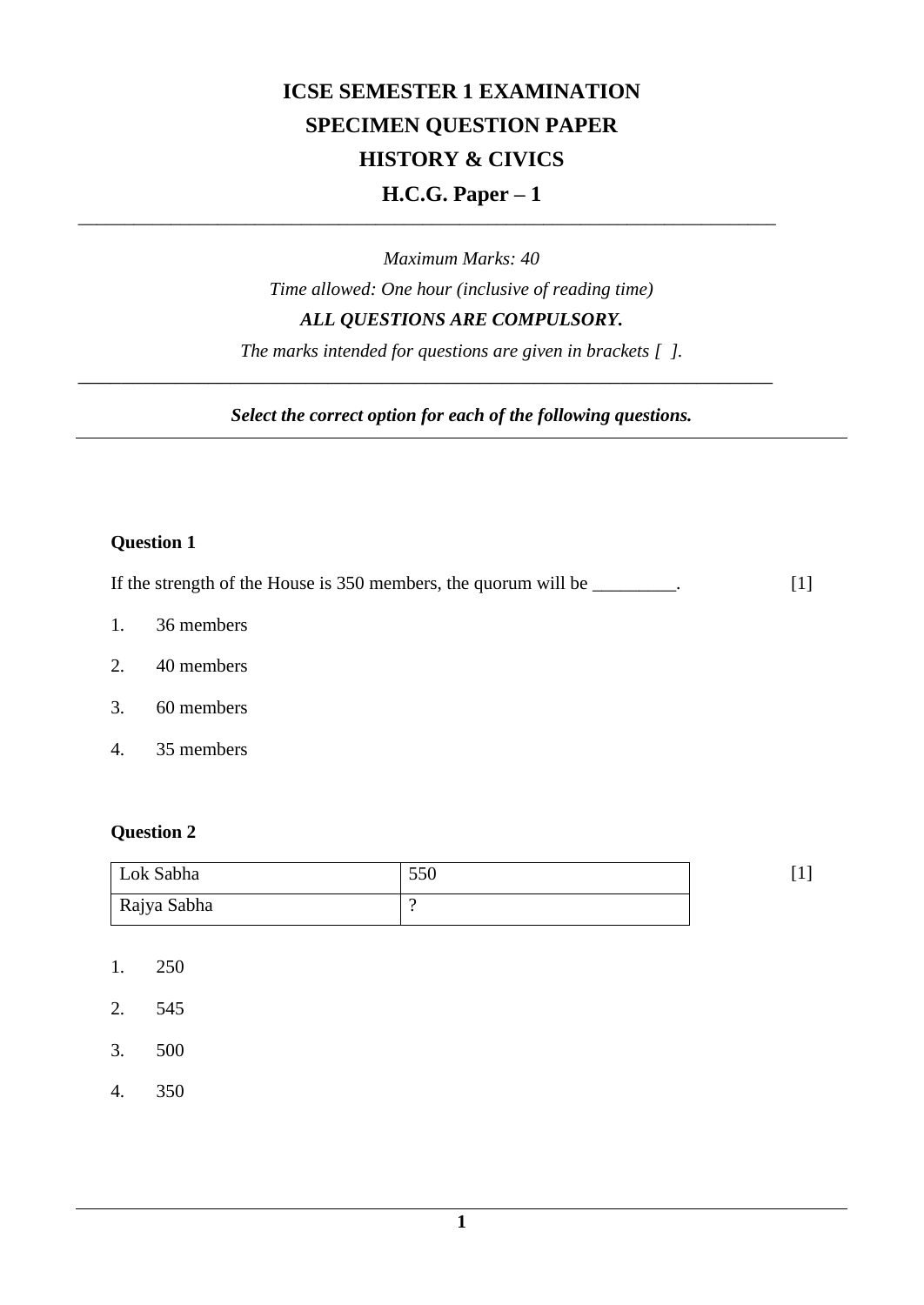### **Question 3**

| 1. | One-sixth                                                                     |       |
|----|-------------------------------------------------------------------------------|-------|
| 2. | One-fourth                                                                    |       |
| 3. | Two-third                                                                     |       |
| 4. | One-third                                                                     |       |
|    | <b>Question 4</b>                                                             |       |
|    | Residuary power refers to the power to make laws on subjects which are in the | $[1]$ |
| 1. | <b>Union List</b>                                                             |       |
| 2. | <b>State List</b>                                                             |       |
| 3. | <b>Concurrent List</b>                                                        |       |
| 4. | Not part of these three lists                                                 |       |
|    | <b>Question 5</b>                                                             |       |
|    | Who determines the salaries and allowances of MPs and Ministers?              | $[1]$ |
| 1. | The President                                                                 |       |
| 2. | The Parliament                                                                |       |
| 3. | The Chairman of UPSC                                                          |       |
| 4. | The Finance Minister                                                          |       |
|    | <b>Question 6</b>                                                             |       |
|    | Who is empowered to promulgate an Ordinance when the Parliament is not in     | $[1]$ |
|    | session?                                                                      |       |
| 1. | The Vice-President                                                            |       |
| 2. | The President                                                                 |       |
| 3. | The Prime Minister                                                            |       |
| 4. | The Attorney General of India                                                 |       |

How many members of the Rajya Sabha retire once every two years? [1]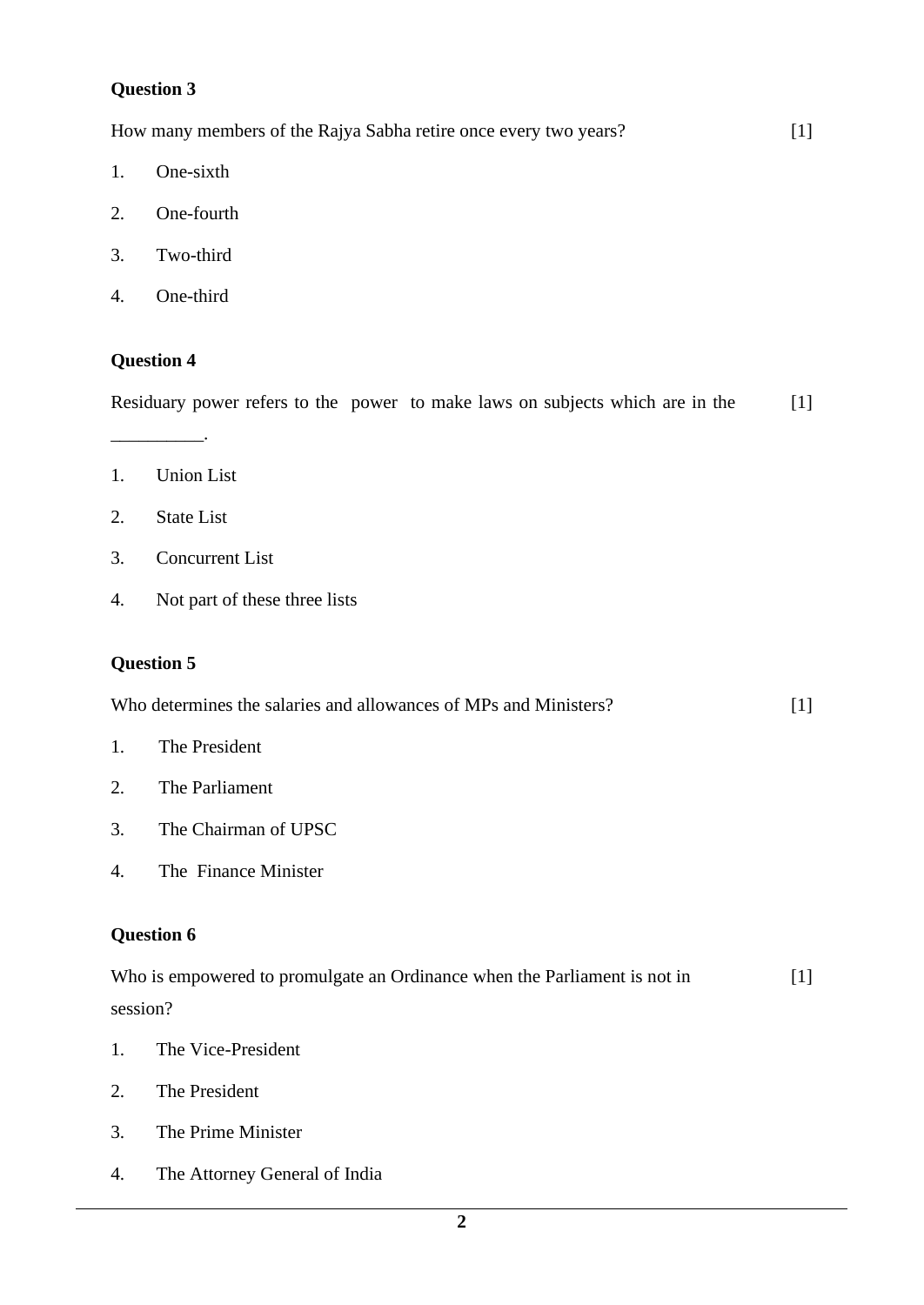#### **Question 7**

Which of the following procedures authorizes the Executive to draw funds from the Consolidated Fund until the Budget is passed by the Parliament? [1]

- 1. Vote on Account
- 2. Veto
- 3. Prorogation
- 4. Supplementary Grants

#### **Question 8**

Who elect the members of the Rajya Sabha? [1]

- 1. The members of the Lok Sabha
- 2. The members of the Vidhan Sabha
- 3. The members of the Vidhan Parishad
- 4. The Citizens of India

### **Question 9**

Complete the given analogy. Lok Sabha : Speaker :: Rajya Sabha :?  $[1]$ 1. 2. 3. 4. Vice President Prime Minister President Chief Justice of India **Question 10** Which statement does not apply to the Subsidiary alliance? [1] 1. 2. The kings virtually lost their powers It was introduced by Lord Dalhousie

- 3. The kings had to maintain the British army at their cost
- 4. They had a British resident in their court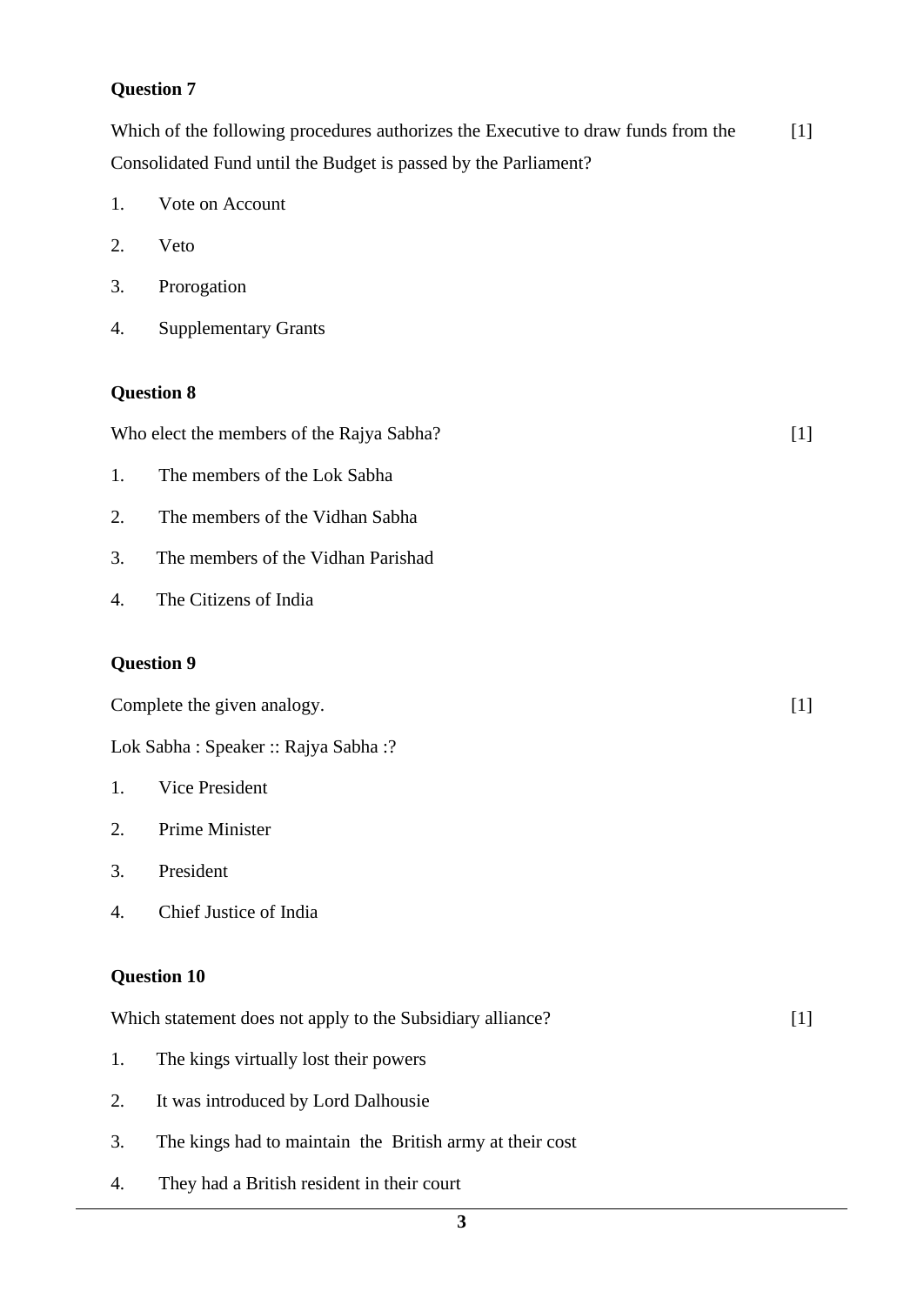### **Question 11**

|     | The year in which the Congress was established-                   | $[1]$ |
|-----|-------------------------------------------------------------------|-------|
| 1.  | 1885                                                              |       |
| 2.  | 1856                                                              |       |
| 3.  | 1898                                                              |       |
| 4.  | 1886                                                              |       |
|     | <b>Question 12</b>                                                |       |
|     | Which of the following is a method of the Assertive Nationalists? | $[1]$ |
| (i) | Swadeshi                                                          |       |
|     | (ii) Boycott                                                      |       |
|     | (iii) Passive Resistance                                          |       |
|     | (iv) Revivalism                                                   |       |
| 1.  | (i)                                                               |       |
| 2.  | (ii)                                                              |       |
| 3.  | $(iii)$ and $(iv)$                                                |       |
| 4.  | All                                                               |       |
|     | Question 13.                                                      |       |
|     | Complete the given analogy.                                       | $[1]$ |
|     | Simon Commission: Civil Disobedience Movement:: Cripps Mission :? |       |
| 1.  | Non Cooperation Movement                                          |       |

- 2. Anti Partition Movement
- 3. Quit India Movement
- 4. Khilafat movement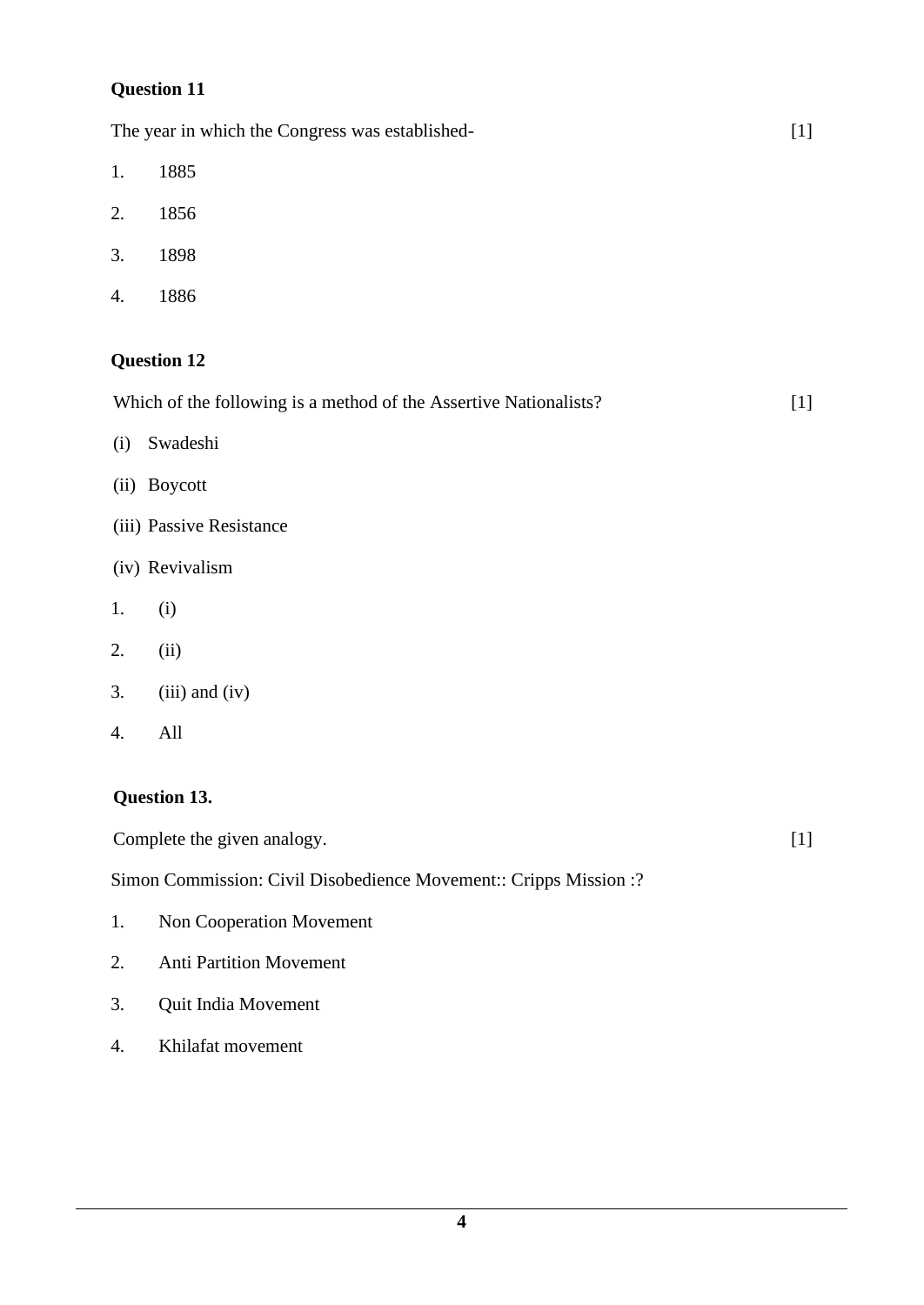### **Question 14.**

|    | The Supreme Commander of the Indian National Army:                       | $[1]$ |
|----|--------------------------------------------------------------------------|-------|
| 1. | Subash Chandra Bose                                                      |       |
| 2. | Ras Behari Gosh                                                          |       |
| 3. | Jawaharlal Nehru                                                         |       |
| 4. | Lord Wavell                                                              |       |
|    | Question 15.                                                             |       |
|    | Which of these was not a provision of the Indian Independence Act, 1947? | $[1]$ |
| 1. | There would be a Governor General for each Dominion.                     |       |
| 2. | There would be no division of the army.                                  |       |
| 3. | The office of the Secretary of State was abolished.                      |       |
| 4. | The jurisdiction of the British Parliament would end.                    |       |
|    | Question 16.                                                             |       |
|    | Replace the underlined word to correct the statement.                    | $[1]$ |
|    | Unity, Faith, Sacrifice was the motto of the Forward Bloc.               |       |
| 1. | <b>Indian National Congress</b>                                          |       |
| 2. | <b>Indian National Army</b>                                              |       |
| 3. | East India Association                                                   |       |
| 4. | The Muslim League                                                        |       |
|    | Question 17.                                                             |       |
|    | was denied pension under the Doctrine of Lapse                           | $[1]$ |
| 1. | Zeenat Mahal                                                             |       |
| 2. | Baji Rao II                                                              |       |
| 3. | Bahadhur Shah Zafar                                                      |       |
| 4. | Nana Saheb                                                               |       |
|    |                                                                          |       |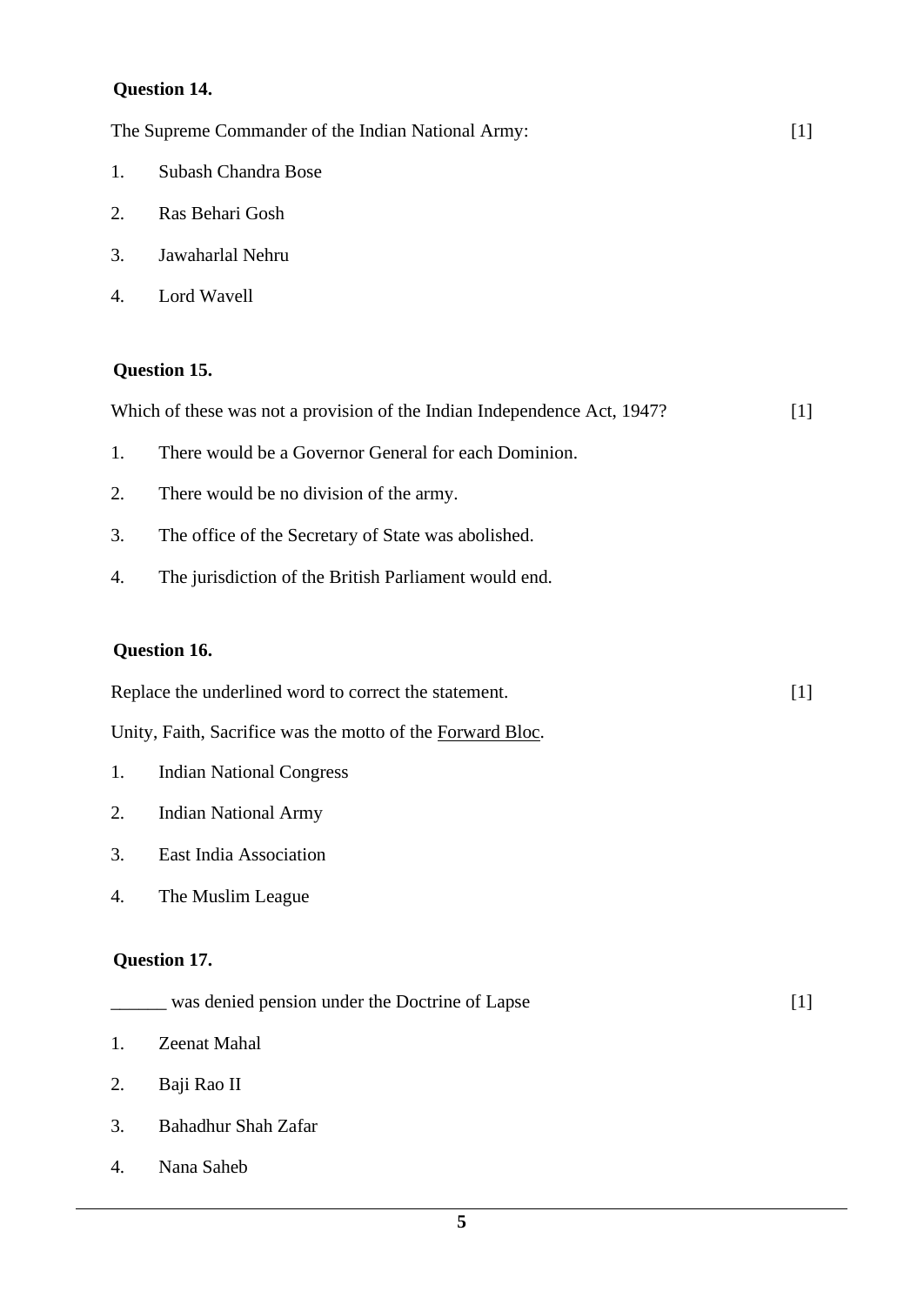### **Question 18.**

|           | The General Service Enlistment Act implied that soldiers                                      | $[1]$ |
|-----------|-----------------------------------------------------------------------------------------------|-------|
| 1.        | would not be given promotions                                                                 |       |
| 2.        | would have to travel overseas to fight                                                        |       |
| 3.        | would be given less salaries                                                                  |       |
| 4.        | would not be given extra allowance                                                            |       |
|           | Question 19.                                                                                  |       |
|           | Mahatma Gandhi signed a pact with _____________ to end the Civil Disobedience                 | $[1]$ |
| Movement. |                                                                                               |       |
| 1.        | Lord Mountbatten                                                                              |       |
| 2.        | Lord Irwin                                                                                    |       |
| 3.        | Lord Wavell                                                                                   |       |
| 4.        | <b>Stafford Cripps</b>                                                                        |       |
|           | Question 20.                                                                                  |       |
|           | The nationalists felt Bengal was partitioned.                                                 | $[1]$ |
| 1.        | To divide Hindus and Muslims.                                                                 |       |
| 2.        | For effective administration.                                                                 |       |
| 3.        | To stop the spread of Swadeshi.                                                               |       |
| 4.        | To help the Muslims.                                                                          |       |
|           | Question 21.                                                                                  |       |
|           | When can the Parliament not legislate on subjects included in the State List?                 | $[1]$ |
| 1.        | When the State is ruled by a coalition                                                        |       |
| 2.        | During the Proclamation of an Emergency                                                       |       |
| 3.        | When the Rajya Sabha passes a resolution by two-thirds majority                               |       |
| 4.        | When two or more States are of the opinion the Parliament should legislate on<br>the subject. |       |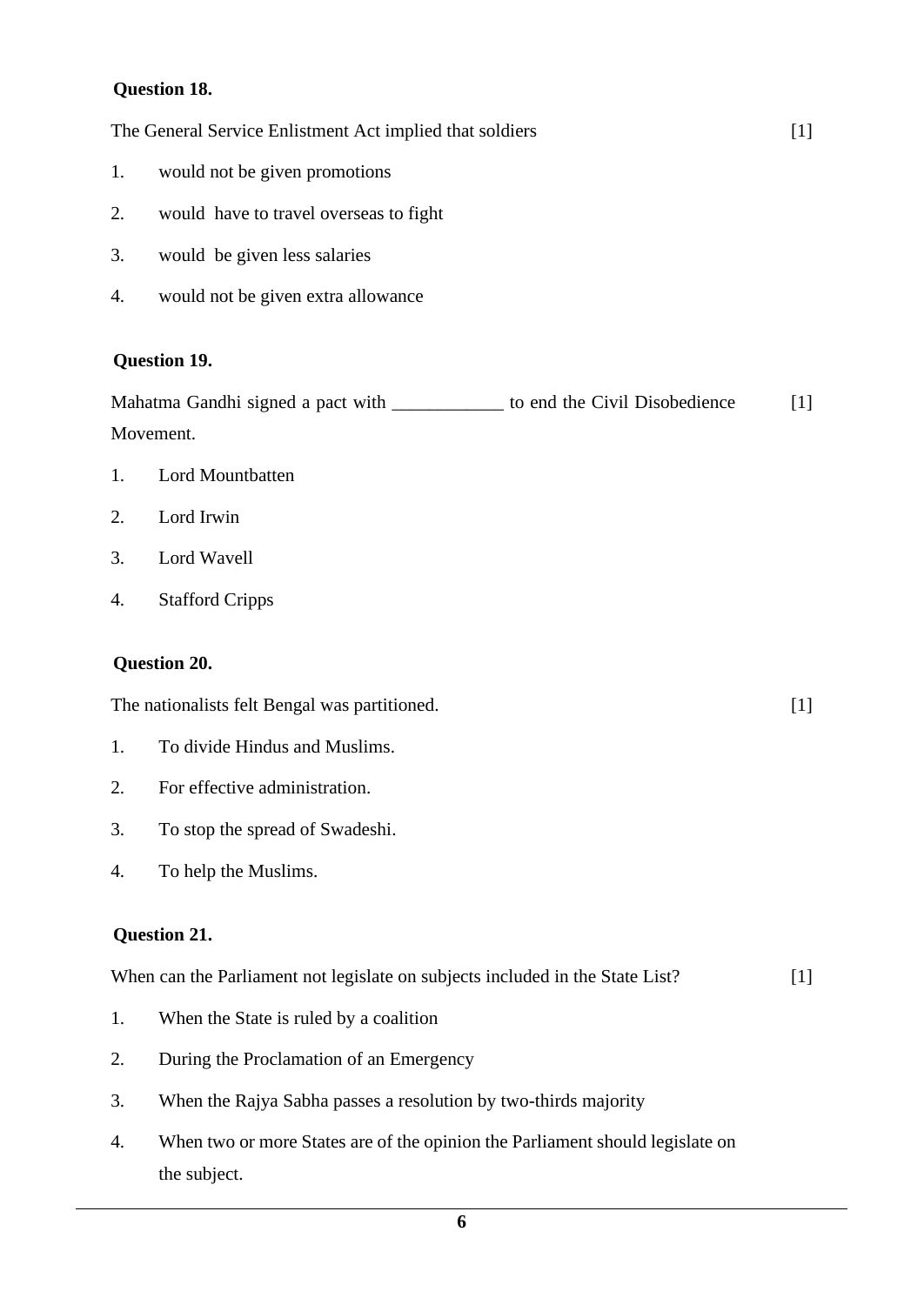### **Question 22.**

|    | Which of these are not exclusive powers of the Lok Sabha?                                      | $[1]$ |
|----|------------------------------------------------------------------------------------------------|-------|
| 1. | Introduction of a Money Bill                                                                   |       |
| 2. | Passing of an Adjournment Motion                                                               |       |
| 3. | Passing of the No Confidence motion                                                            |       |
| 4. | Amendment of the Constitution                                                                  |       |
|    | Question 23.                                                                                   |       |
|    | Assuming the powers of the State which is under an Emergency, is a<br>power of the Parliament. | $[1]$ |
| 1. | Financial                                                                                      |       |
| 2. | Emergency                                                                                      |       |
| 3. | Legislative                                                                                    |       |
| 4. | Executive                                                                                      |       |
|    | Question 24.                                                                                   |       |
|    | The right of the members to ask questions in the House is known as __________.                 | $[1]$ |
| 1. | Interpellation                                                                                 |       |
| 2. | Interjection                                                                                   |       |
| 3. | Defection                                                                                      |       |
| 4. | Prorogation                                                                                    |       |
|    | Question 25.                                                                                   |       |
|    | Who elect the Speaker of the Lok Sabha?                                                        | $[1]$ |
| 1. | The President                                                                                  |       |
| 2. | Only the members of the ruling party                                                           |       |
| 3. | The Chairman of the Rajya Sabha                                                                |       |
| 4. | The members of the Lok Sabha.                                                                  |       |
|    |                                                                                                |       |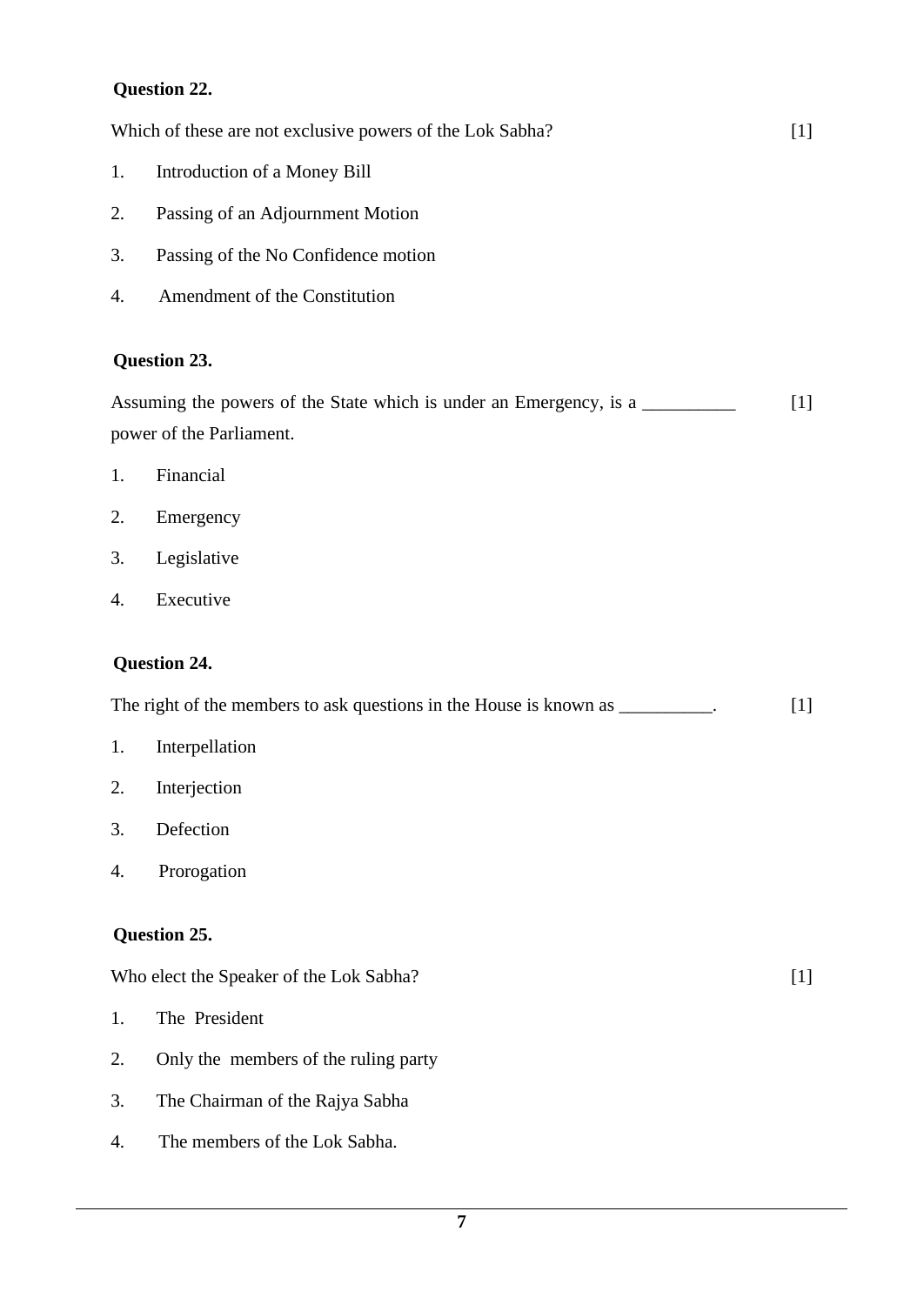### **Question 26.**

|    | The creation of a new All India Services is an exclusive power of the __________. | $[1]$ |
|----|-----------------------------------------------------------------------------------|-------|
| 1. | President                                                                         |       |
| 2. | Lok Sabha                                                                         |       |
| 3. | Rajya Sabha                                                                       |       |
| 4. | <b>Supreme Court</b>                                                              |       |
|    | Question 27.                                                                      |       |
|    | Which of the following is not the aim of the Muslim League?                       | $[1]$ |
| 1. | To develop and consolidate the feelings of national unity among Muslims.          |       |
| 2. | To protect and advance the political rights of Muslims.                           |       |
| 3. | To promote among Muslims of India, support for the British Government.            |       |
| 4. | To prevent hostilities between Muslims and other communities.                     |       |
|    | Question 28.                                                                      |       |
|    | Identify the clauses of the Rowlatt Act.                                          | $[1]$ |
| 1. | In camera trial                                                                   |       |
| 2. | Arrest people with a warrant                                                      |       |
| 3. | Vernacular Press must not publish anything against the British                    |       |
| 4. | Compulsory License for arms                                                       |       |
|    | Question 29.                                                                      |       |
|    | The Civil Disobedience Movement was launched in _________.                        | $[1]$ |
| 1. | 1929                                                                              |       |
| 2. | 1920                                                                              |       |

- 3. 1930
- 4. 1942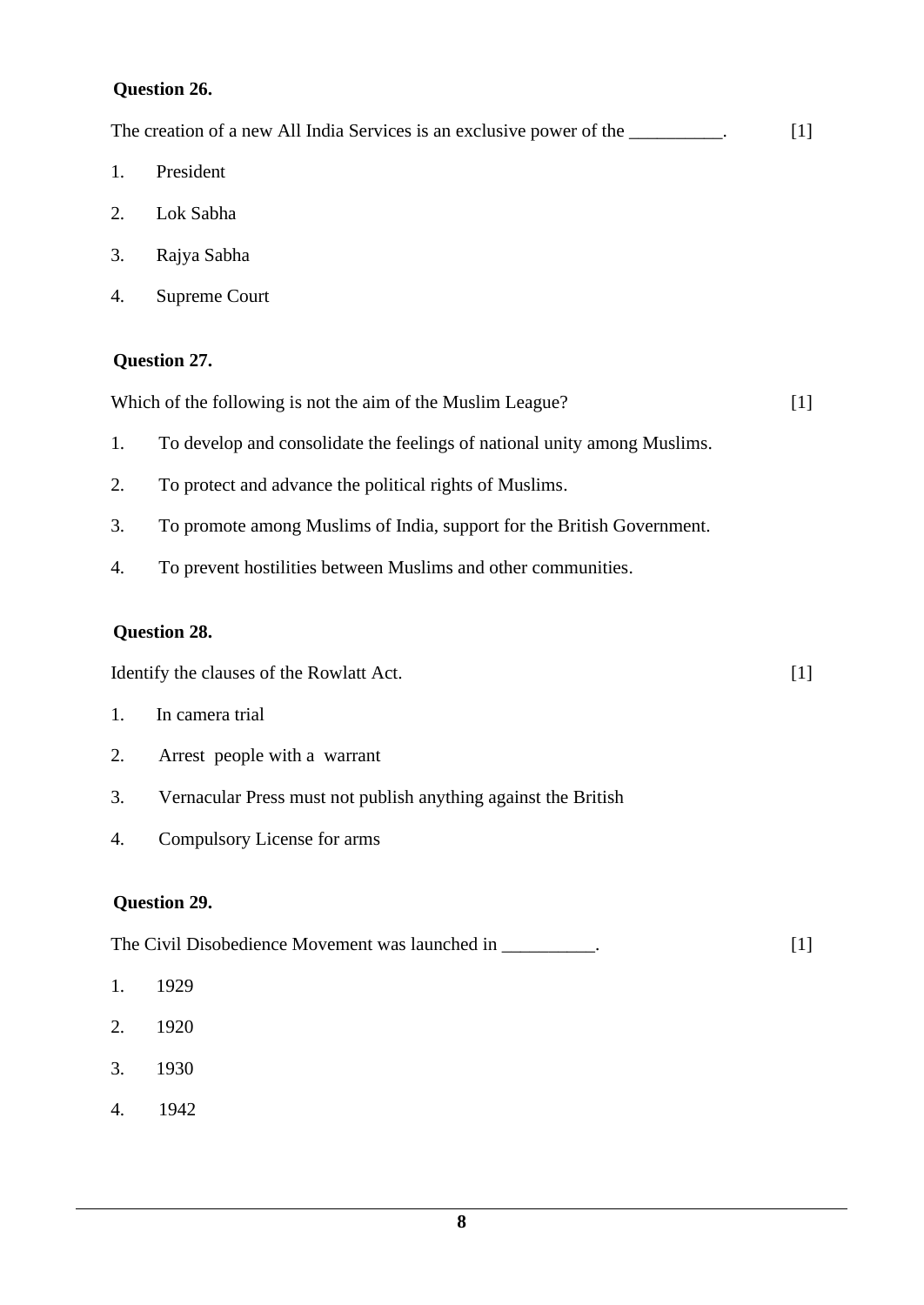#### **Question 30.**

|    | In 1857, the Hindu and Muslim soldiers refused to use the new cartridges because:<br>$[1]$ |       |  |  |
|----|--------------------------------------------------------------------------------------------|-------|--|--|
| 1. | they were greased with cow and pig fat                                                     |       |  |  |
| 2. | they were paid less salaries                                                               |       |  |  |
| 3. | they were forced to go abroad on duty                                                      |       |  |  |
| 4. | they were ill fed                                                                          |       |  |  |
|    |                                                                                            |       |  |  |
|    | <b>Question 31.</b>                                                                        |       |  |  |
|    | To reorganise agriculture and industry on socialist lines was an aim of:                   | $[1]$ |  |  |
| 1. | <b>Indian National Congress</b>                                                            |       |  |  |
| 2. | The Indian National Army                                                                   |       |  |  |
| 3. | The Forward Bloc                                                                           |       |  |  |
| 4. | The Muslim League                                                                          |       |  |  |
|    |                                                                                            |       |  |  |

[1]

### **Question 32.**

Choose the correct option to match the following:

| (a) | Jyothiba Phule      |      |                         |      | (i)                     | <b>Indian National Congress</b> |                     |    |                     |  |
|-----|---------------------|------|-------------------------|------|-------------------------|---------------------------------|---------------------|----|---------------------|--|
| (b) | Raja Ram Mohan Roy  |      |                         | (ii) | Forward Bloc            |                                 |                     |    |                     |  |
| (c) | Subash Chandra Bose |      |                         |      | (iii)                   | Brahmo Samaj                    |                     |    |                     |  |
| (d) | A. O Hume           |      |                         |      | (iv)                    |                                 | Sathya Shodak Samaj |    |                     |  |
|     | (a)                 | 1. i |                         | 2.   | $\overline{\mathbf{u}}$ | 3.                              | iii                 | 4. | iv                  |  |
|     | (b)                 | 1.   | $\overline{\mathbf{u}}$ | 2.   | I                       |                                 | $3.$ iv             | 4. | iii                 |  |
|     | (c)                 | 1.   | iii                     | 2.   | iv                      | 3.                              | $\mathbf{i}$        | 4. | $\ddot{\mathbf{i}}$ |  |
|     | (d)                 | 1.   | 1V                      | 2.   | 111                     | 3.                              | $\ddot{\mathbf{i}}$ | 4. |                     |  |

### **Question 33.**

Read the passage given and answer the questions that follow-

*On February 4, 1922, a large group of nationalist volunteers had gathered on the streets of a small, obscure hamlet. More than a year had passed since Mahatma*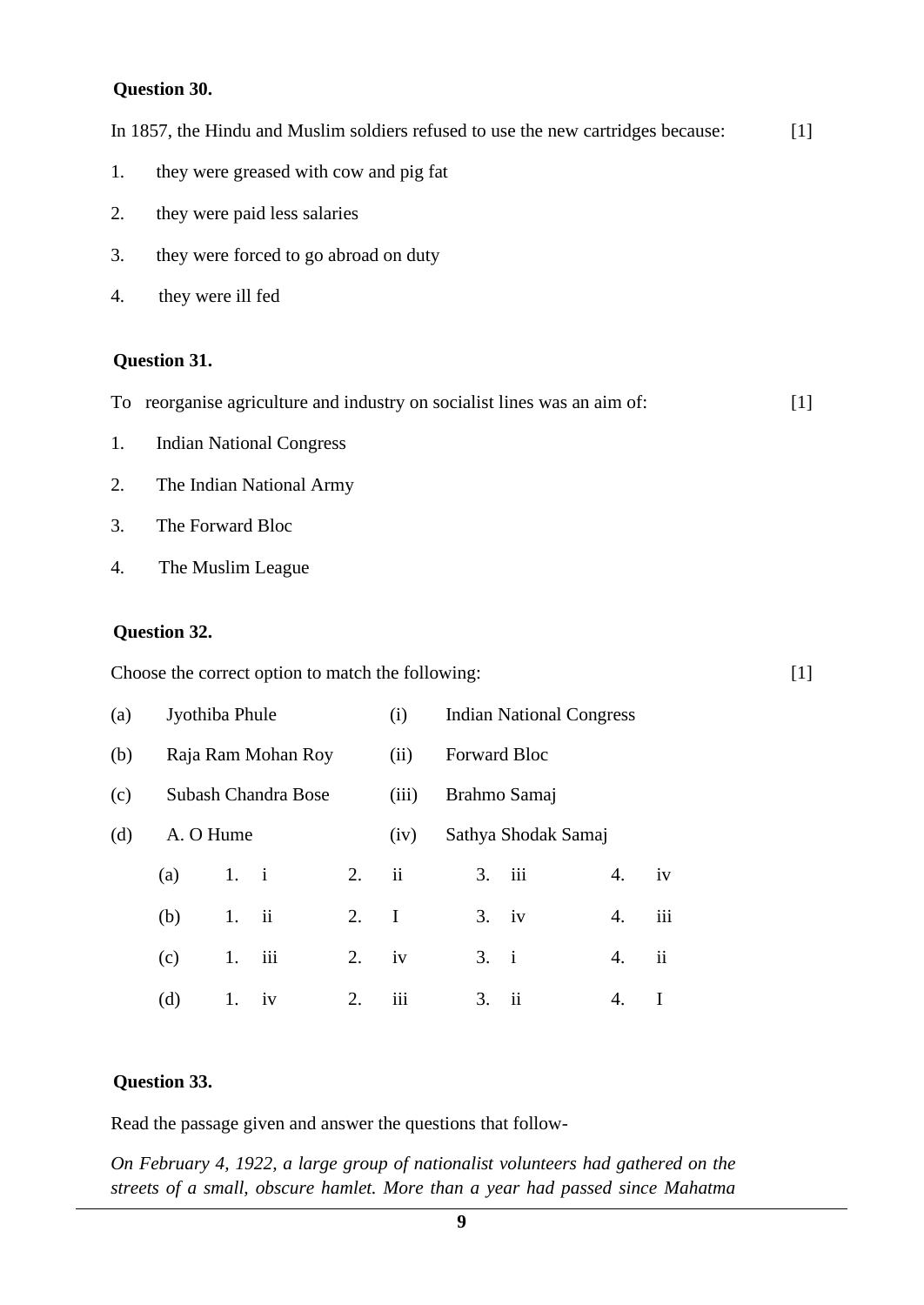*Gandhi had launched the movement with the aim of attaining 'Purna Swaraj' (full independence). The volunteers marched through the streets shouting slogans of Gandhi and the Khilafat. Soon they walked into the police. Sticks and stones were thrown from one end in return for bullets from the other. As the crowd grew larger and fiercer, the cops retreated inside the police station. The protestors doused the building in kerosene and set it on fire. Twenty-three policemen perished. A total of 228 people were brought to trial in the incident, out of which 19 were sentenced to death.*

 *Source- The Indian Express* 

| (a) | Where did this incident take place? |                                                                         |       |  |  |
|-----|-------------------------------------|-------------------------------------------------------------------------|-------|--|--|
|     | 1.                                  | Lahore                                                                  |       |  |  |
|     | 2.                                  | Chauri Chaura                                                           |       |  |  |
|     | 3.                                  | Dandi                                                                   |       |  |  |
|     | 4.                                  | Awadh                                                                   |       |  |  |
| (b) |                                     | Which movement did Gandhiji withdraw because of this incident?          | $[1]$ |  |  |
|     | 1.                                  | Non-Cooperation Movement                                                |       |  |  |
|     | 2.                                  | Civil Disobedience Movement                                             |       |  |  |
|     | 3.                                  | Quit India Movement                                                     |       |  |  |
|     | 4.                                  | <b>Anti Partition Movement</b>                                          |       |  |  |
| (c) |                                     | Identify the programmes which were adopted during this movement.        | $[1]$ |  |  |
|     | 1.                                  | Swadeshi and Boycott                                                    |       |  |  |
|     | 2.                                  | Violent agitations                                                      |       |  |  |
|     | 3.                                  | Walked barefoot and bathed in the Ganga                                 |       |  |  |
|     | 4.                                  | <b>Established many British schools</b>                                 |       |  |  |
| (d) | event.                              | Identify any two impacts of the movement that was suspended due to this | $[1]$ |  |  |
|     | 1.                                  | Instilled confidence in people                                          |       |  |  |
|     | 2.                                  | Led to large scale communal riots                                       |       |  |  |
|     | 3.                                  | Promoted Social reforms                                                 |       |  |  |
|     | 4.                                  | Led to the First Round table Conference                                 |       |  |  |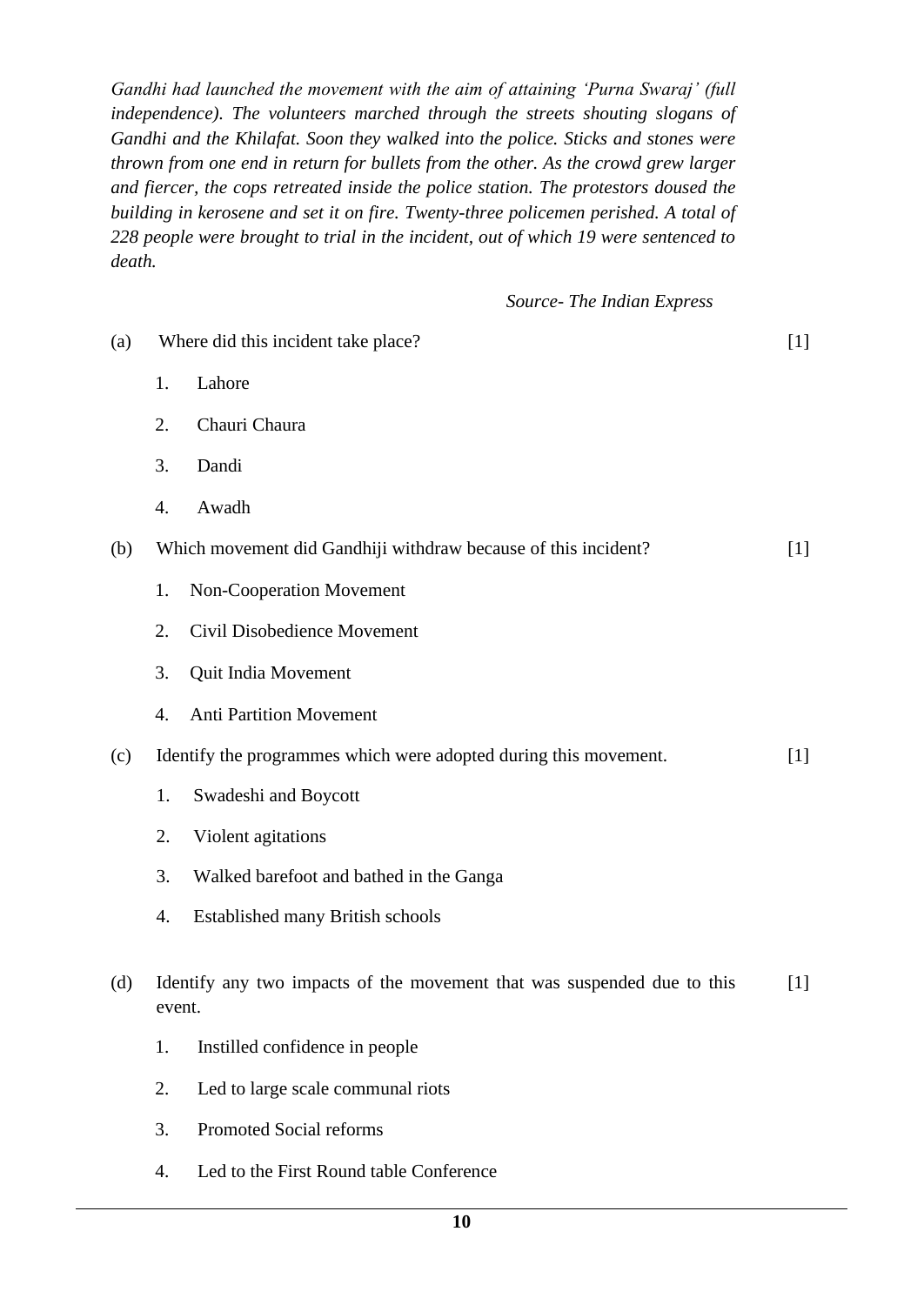## **Question 34.**

Look at the picture given below and answer the questions that follow:



| (a) |    | Identify the man with Mahatma<br>$[1]$                               |       |  |  |
|-----|----|----------------------------------------------------------------------|-------|--|--|
|     | 1. | Lord Mountbatten                                                     |       |  |  |
|     | 2. | Lord Curzon                                                          |       |  |  |
|     | 3. | Lord Wavell                                                          |       |  |  |
|     | 4. | <b>Lord Dalhousie</b>                                                |       |  |  |
| (b) |    | He was deputed to India for the following reason:                    | $[1]$ |  |  |
|     | 1. | To implement Lord Wavell Plan                                        |       |  |  |
|     | 2. | For effective administration                                         |       |  |  |
|     | 3. | for peaceful transfer of power                                       |       |  |  |
|     | 4. | to delay the partition of India                                      |       |  |  |
| (c) |    | Identify from the list, two proposals of the plan formulated by him. | $[1]$ |  |  |
|     | 1. | The country would be divided into two dominions                      |       |  |  |
|     | 2. | Formation of a Constituent Assembly                                  |       |  |  |
|     | 3. | There would be grouping of provinces                                 |       |  |  |
|     | 4. | Setting up of a Boundary Commission                                  |       |  |  |